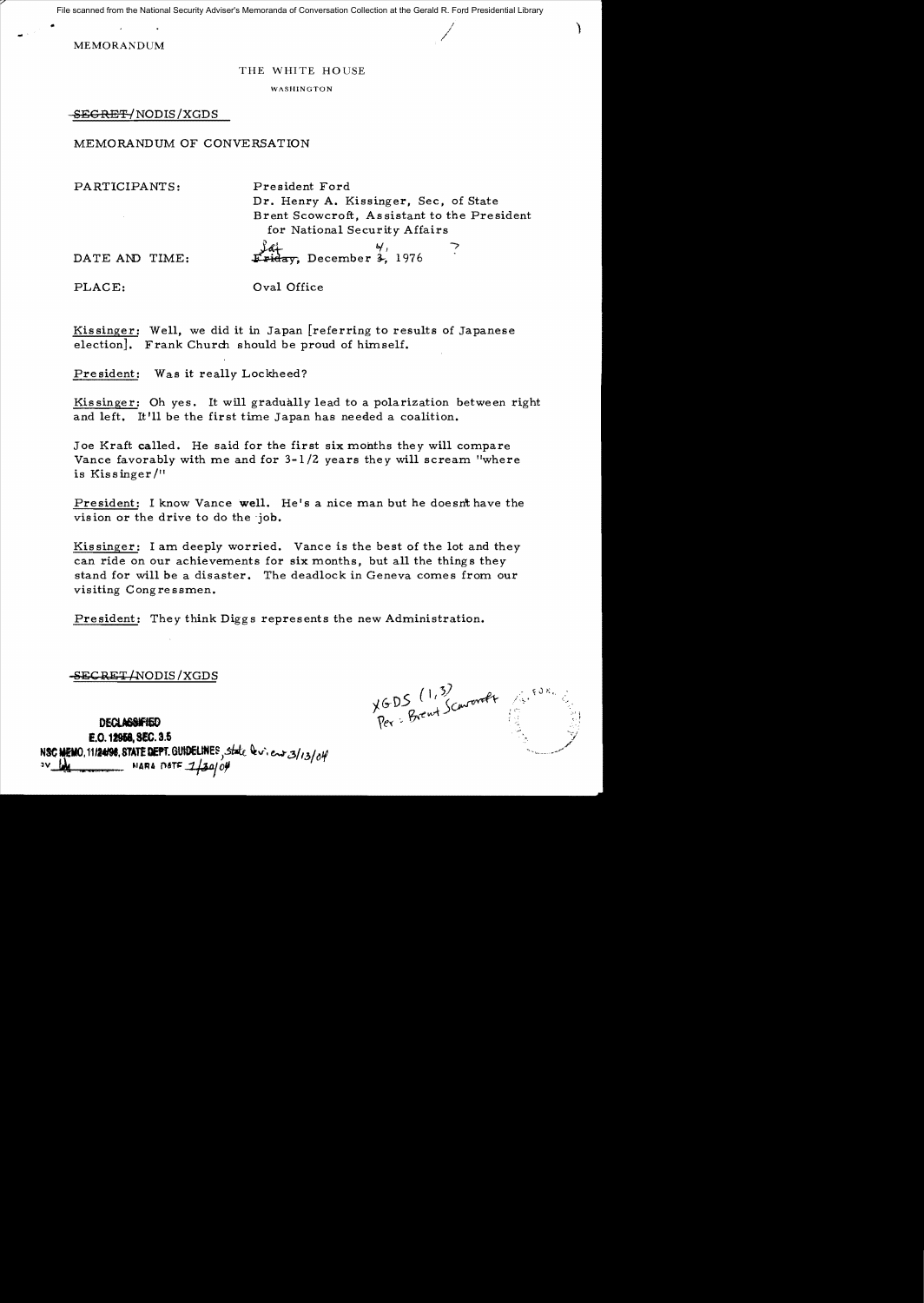يهن سويد والعد

Kissinger: Exactly.

On the Philippine base negotiations, there are so many stories, let me tell you. We had agreed in the government on \$1 billion but had told the Philippines \$900 million. Then there was a question about defenses, which we solved. They had asked for \$2 billion but Ramulo came to me in Mexico and accepted \$1 billion **--** but said it should all be military aid. I said that was impossible, and he said "okay, we'll accept your offer. Let's announce it right away." Then either Marcos hadh't been involved and reneged, or maybe the Democrats talked him out of it, or maybe Sullivan -- a fair-haired boy of Harriman **--** did it. He has a scheme for REA and wanted to use the money for that.

On Andreotti, there is nothing unusual. Talk about the Communists, the IMF negotiations, and OPEC. I am going to NATO tomorrow. It'll be nothing unusual. I will spend one day in London on Rhodesia and that is all.

President: How is Rhodesia going?

Kissinger: Not well. The blacks are now arguing for a very defferent interim government. They oppose the Council of State. Instead they want a British commissioner and a Cabinet -- with whites having only five seats out of 25.

President: Smith will never buy it.

Kis singer: It would be suicide. But I am telling the South Africans to to keep it going into February. Let them have the burden of a collapse. Diggs, Clark, etc., are making it impossible to get a reasonable settlement



~CRE'F/NODIS/XGDS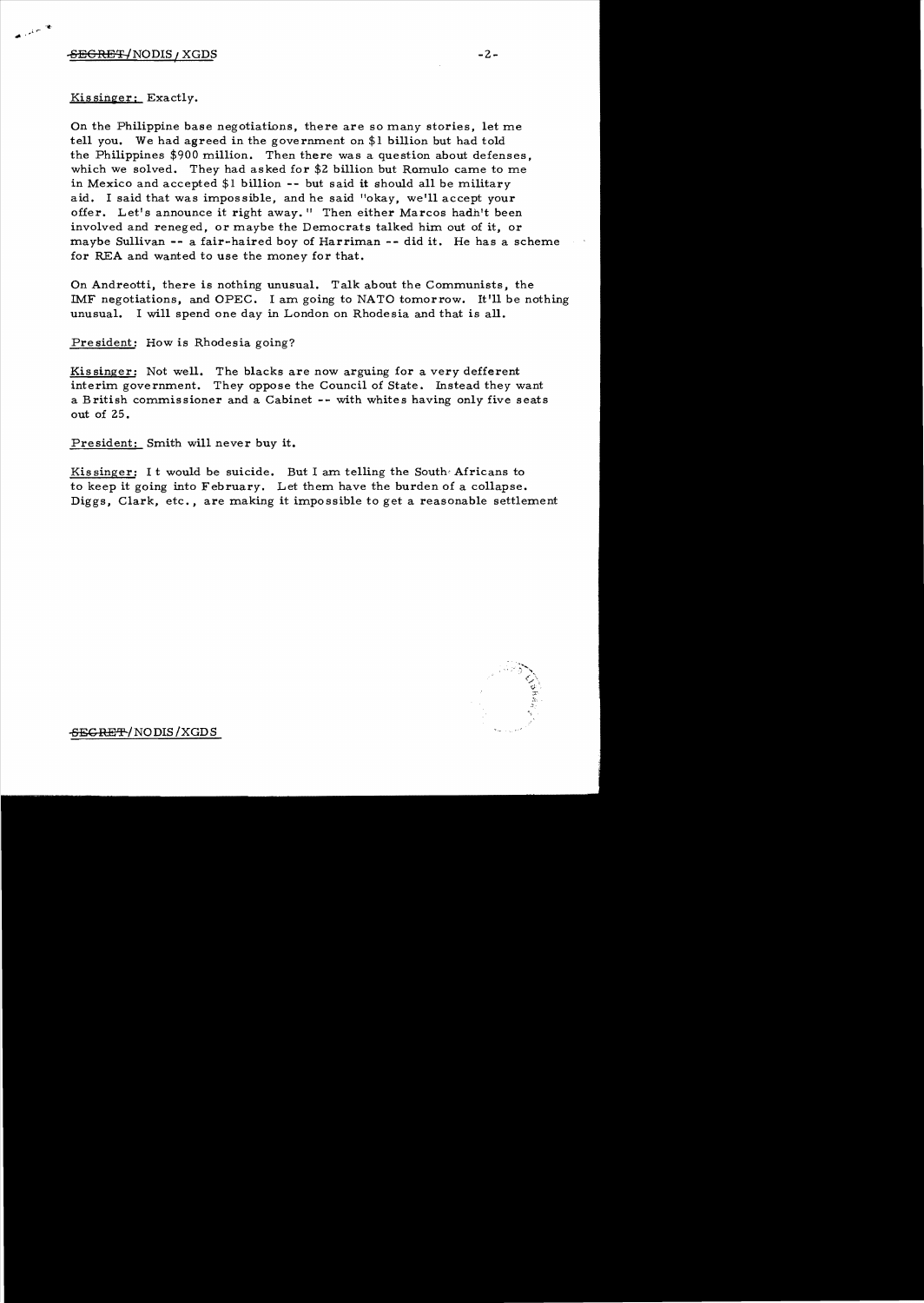$4K$ 3 Dec 2 Juin 76 K Well, we did it in Joyan. Finish Shink. served de pland of him 1.8 P Was it cent forthand." K Oh jes. It mill qualitat lend to a forlangeten<br>Let unité byt The Channel Joyen has veedel a contri Knoftcalled. He said for 1st Cross. they cert impact Vous family w/me + fr 34 years Any voirt genrementale is K luit de doublik house minima au dans to loc pole K 2 avec desploy curried. Verne is chaty clot octon éau vide ou au certierants for 6 ma, but alle Ching tout per inCerneux comes from de visite Congression P Try think Deggs ey. a user admin  $K$  Exaintly. On fhil hom wegot, there are had queline good on this both had told Phil Pcs wind Than there was a prestice about defenses, which we solved Thing had asked for 2 lot but Kounde can to me in hyperox accepted of (bil - but sind all will, I said mysesity DECI ARSIFIR **E.O. 19958, SEC. 3.5** NSC MEMO, 11/24/98, STATE DEPT. GUIDELINES, State Deview 3/13/04 NARA DATE  $-1/24/04$ 9Y MA